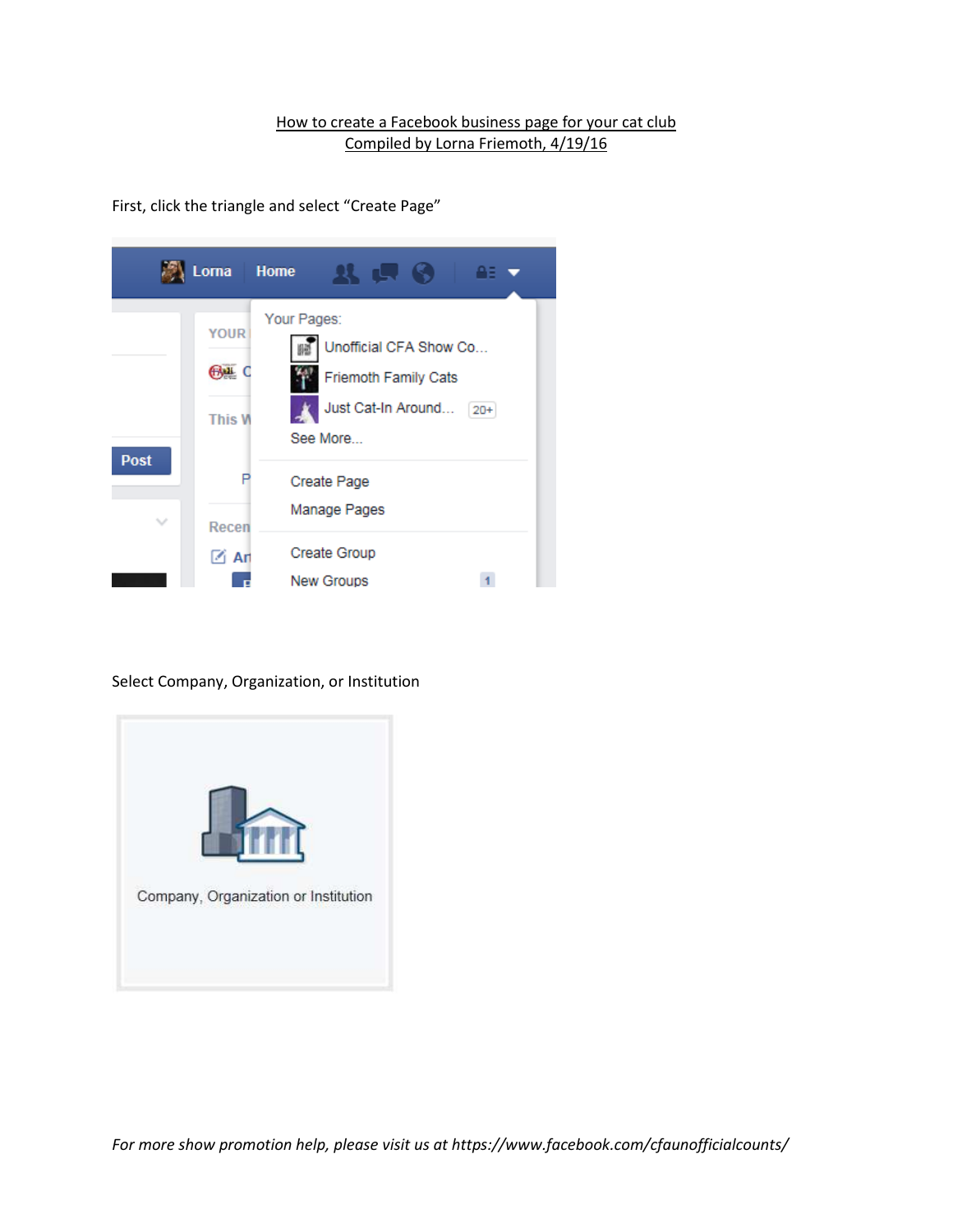Select Non-Profit Organization and type your club name



Enter information about your club, such as the location and frequency of your shows, if you support local humane efforts, and your club website. If you don't have one, simply link back to cfa.org

| Tip: Add a description and website to improve the ranking of your Page in search.<br>Fields marked by asterisks (*) are required.<br>Add a few sentences to tell people what your Page is about. This will help it show up in the right search results. You<br>will be able to add more details later from your Page settings.<br>113<br>We like cats and host CFA shows each year. |
|-------------------------------------------------------------------------------------------------------------------------------------------------------------------------------------------------------------------------------------------------------------------------------------------------------------------------------------------------------------------------------------|
|                                                                                                                                                                                                                                                                                                                                                                                     |
|                                                                                                                                                                                                                                                                                                                                                                                     |
|                                                                                                                                                                                                                                                                                                                                                                                     |
|                                                                                                                                                                                                                                                                                                                                                                                     |
|                                                                                                                                                                                                                                                                                                                                                                                     |
|                                                                                                                                                                                                                                                                                                                                                                                     |
| http://www.kittycatclub.com                                                                                                                                                                                                                                                                                                                                                         |
|                                                                                                                                                                                                                                                                                                                                                                                     |

*For more show promotion help, please visit us at https://www.facebook.com/cfaunofficialcounts/*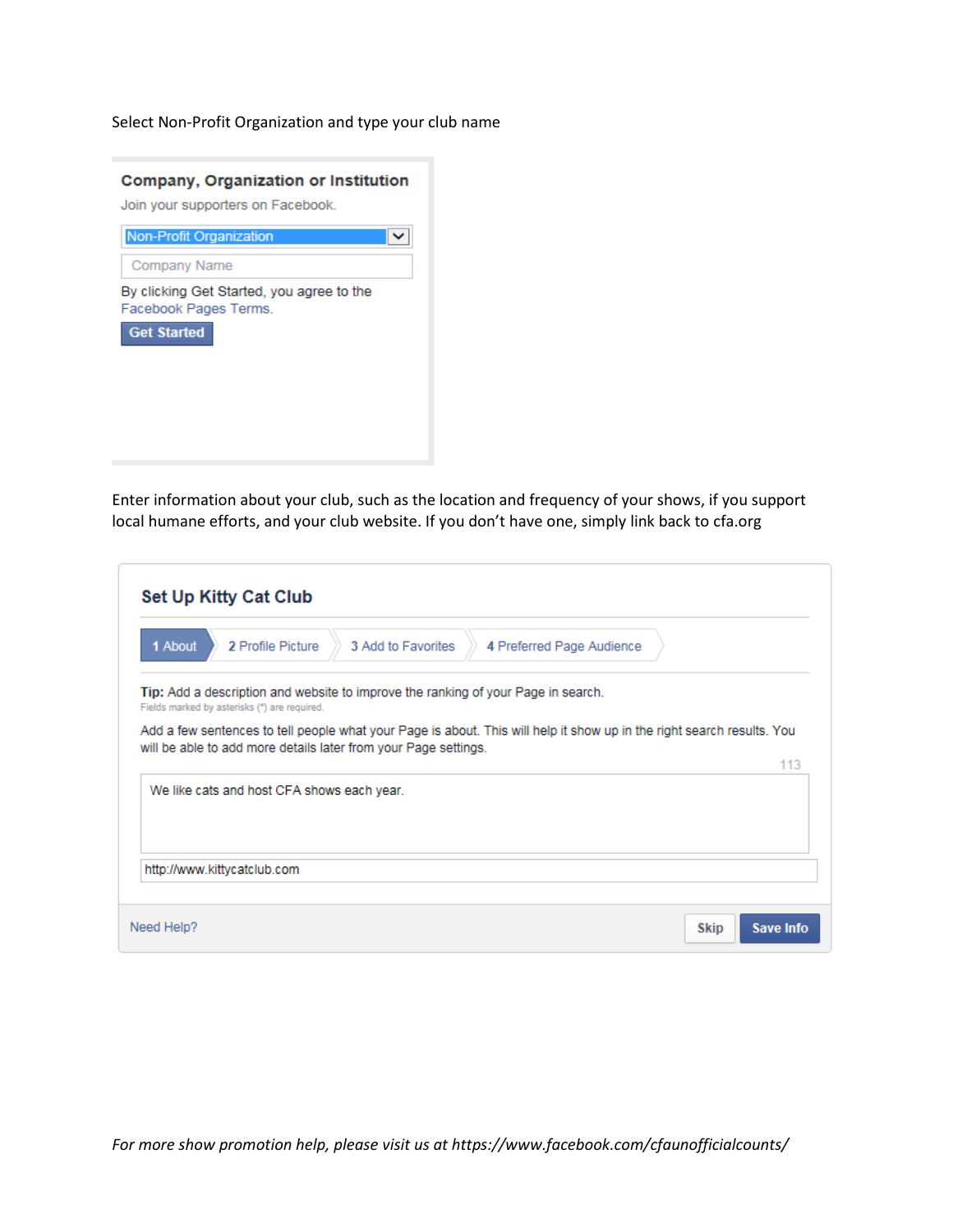Add your club logo or a cute cat as your profile picture.

| 1 About | 2 Profile Picture | 3 Add to Favorites             | 4 Preferred Page Audience     |  |
|---------|-------------------|--------------------------------|-------------------------------|--|
|         | <b>GREA</b>       | <b>Upload From</b><br>Computer | <b>Import From</b><br>Website |  |
|         |                   |                                |                               |  |

| 1 About | 2 Profile Picture |                                                                                                             | 3 Add to Favorites | 4 Preferred Page Audience       |  |
|---------|-------------------|-------------------------------------------------------------------------------------------------------------|--------------------|---------------------------------|--|
|         | <b>FAVORITES</b>  |                                                                                                             |                    |                                 |  |
|         | Rews Feed         |                                                                                                             |                    |                                 |  |
|         | Messages<br>侵     |                                                                                                             |                    | Add your Page to your favorites |  |
|         | Events<br>4       | $\mathbf{2}% =\mathbf{1}_{B}\left( \mathbf{1}_{B}\right) ^{\ast}\mathbf{1}_{B}\left( \mathbf{1}_{B}\right)$ |                    | to easily access it anytime.    |  |
|         |                   |                                                                                                             |                    | Kitty Cat Club                  |  |
|         |                   |                                                                                                             |                    |                                 |  |
|         |                   |                                                                                                             |                    | <b>Add to Favorites</b>         |  |

Select "Add to Favorites" to easily access your club page from your Facebook home page.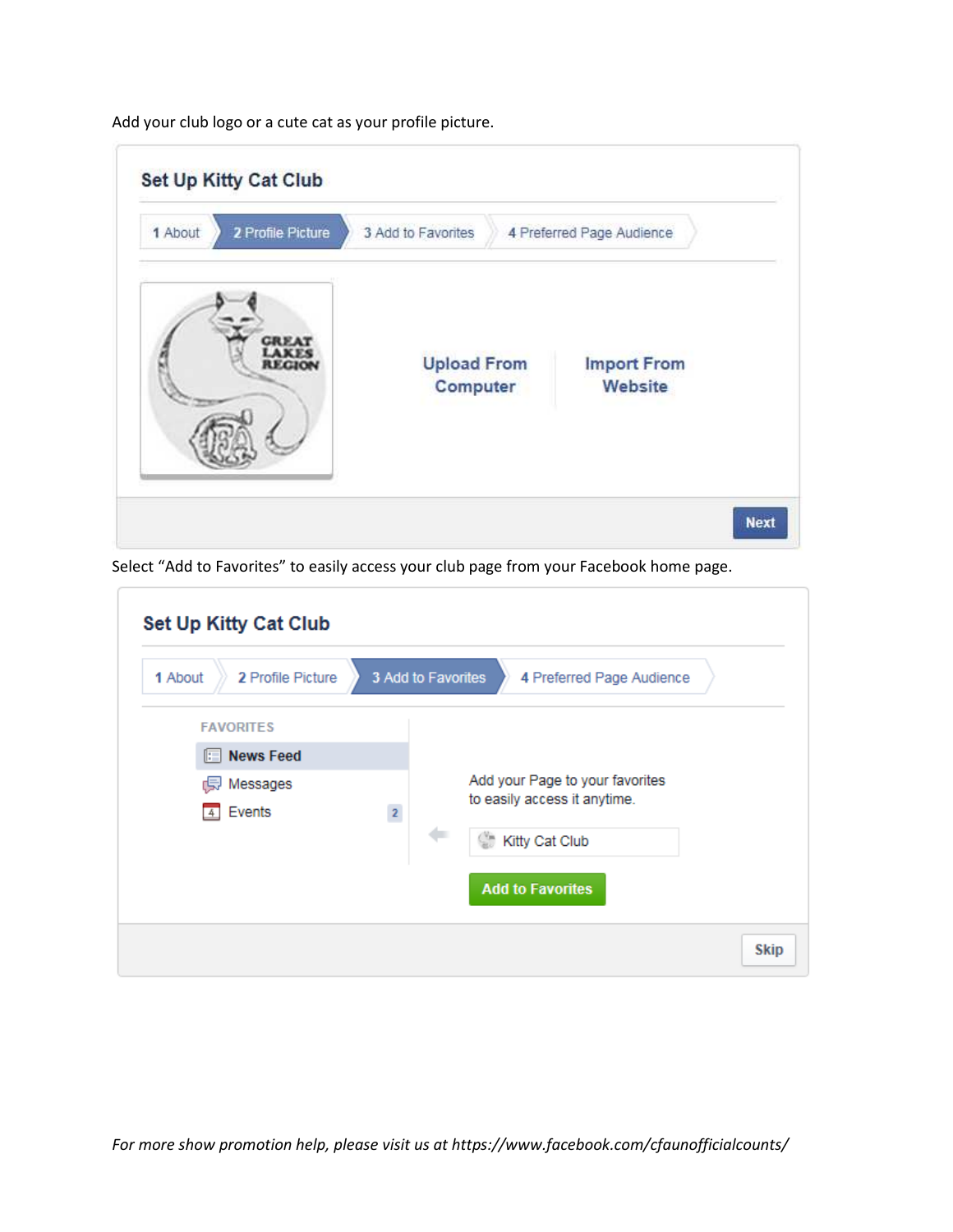## Setup your preferred page audience to guide spectators in your area to 'like' your page.

Tell us about the people you'd most like to connect with. Anyone can find your Page, but we'll do our best to put it in front of the people who matter to you most.

| Locations @ | Everyone in this location =                                                                                                    |
|-------------|--------------------------------------------------------------------------------------------------------------------------------|
|             | United States<br>$\bullet$ Columbus, Ohio + 50mi $\bullet$                                                                     |
|             | $\bullet$ Include $\bullet$   Add locations                                                                                    |
|             | $\mathcal{N}$<br>Ohio<br>÷<br>$\mathcal{P}_\alpha$<br>columbus<br>Washington Twp<br>Ol<br>Rh<br><b>O</b> Drop Pin<br>ncinnati. |
|             | Add Bulk Locations                                                                                                             |
| Age O       | $18 -$<br>$65 + -$                                                                                                             |
| Gender @    | All<br>Men<br>Women                                                                                                            |
| Interests @ | Hobbies and activities > Pets<br>Cats                                                                                          |
|             | Suggestions Browse<br>Search interests                                                                                         |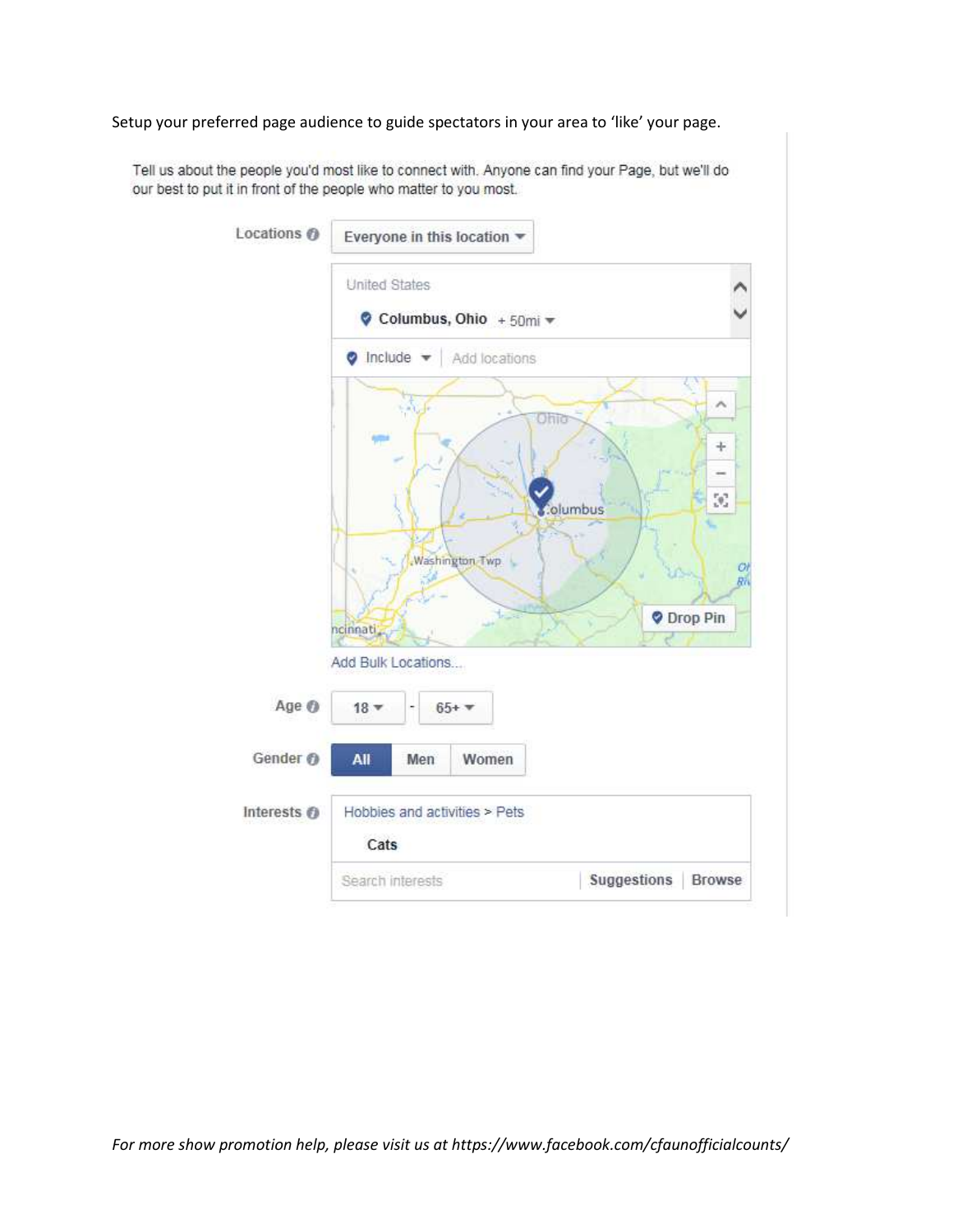Add an event for your upcoming show by clicking event, milestone and selecting "event."

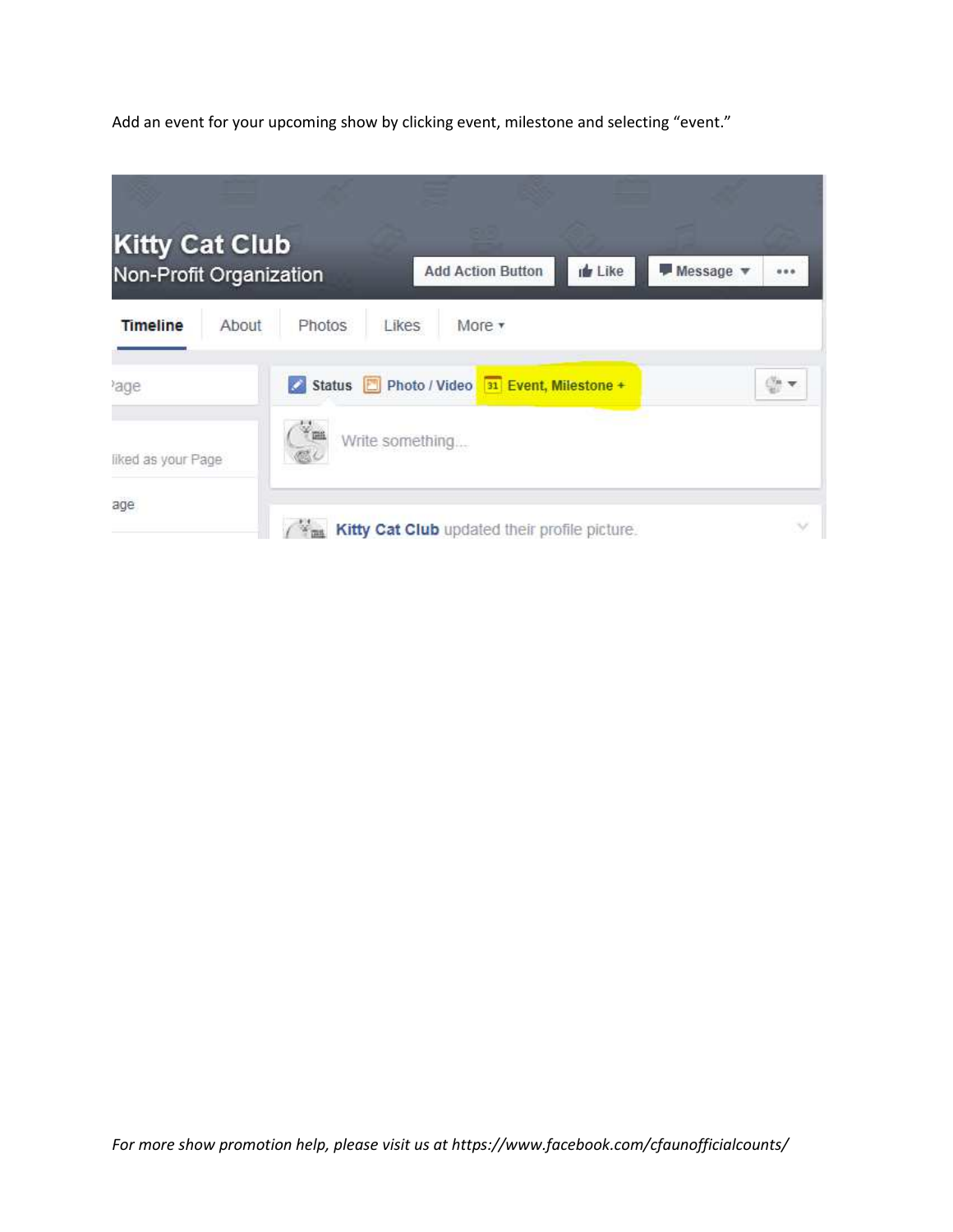| New Event by Kitty Cat Club |                                    |                                                                                                                  |        |                |
|-----------------------------|------------------------------------|------------------------------------------------------------------------------------------------------------------|--------|----------------|
| Event Photo                 |                                    | <b>St</b> Drag to Reposition                                                                                     |        | Phattan        |
| Event Name                  | CFA Allbreed Cat Show              |                                                                                                                  |        | ٥              |
| Location                    |                                    | Greater Columbus Convention Center                                                                               |        | o              |
| Start                       | 歯<br>4/23/2016                     | 9:00AM<br>α                                                                                                      | EDT    |                |
| End                         | 當<br>4/24/2016                     | 4:00 PM<br>O                                                                                                     | EDT    | Remove         |
| Co-hosts                    | Seth Baugh                         | Tyler Steven Deel                                                                                                |        | o              |
| <b>Ticket URL</b>           | Add a website link                 |                                                                                                                  |        | o              |
| Description                 |                                    | Come see dozens of examples of The Cat Fanciers'<br>Associations finest felines while they compete for best cat! |        | o              |
| Event Best Practices (PDF)  |                                    |                                                                                                                  | Cancel | <b>Publish</b> |
| Description                 |                                    | Come see dozens of examples of The Cat Fanciers'<br>Associations finest felines while they compete for best cat! |        | o              |
| Category                    | Fundraiser $\blacktriangledown$    |                                                                                                                  |        |                |
| Tags                        | Cat Fanciers' Association $\times$ |                                                                                                                  |        | 0              |
|                             |                                    | $\triangledown$ Only hosts can post on the event wall.                                                           |        |                |
| Event Best Practices (PDF)  |                                    |                                                                                                                  | Cancel | <b>Publish</b> |

Insert a new cat photo for your event photo and the details about your show. Add club members as cohosts who are also on Facebook so they can help field questions from spectators, as well as invite their local friends, family, and pet buyers:

*For more show promotion help, please visit us at https://www.facebook.com/cfaunofficialcounts/*